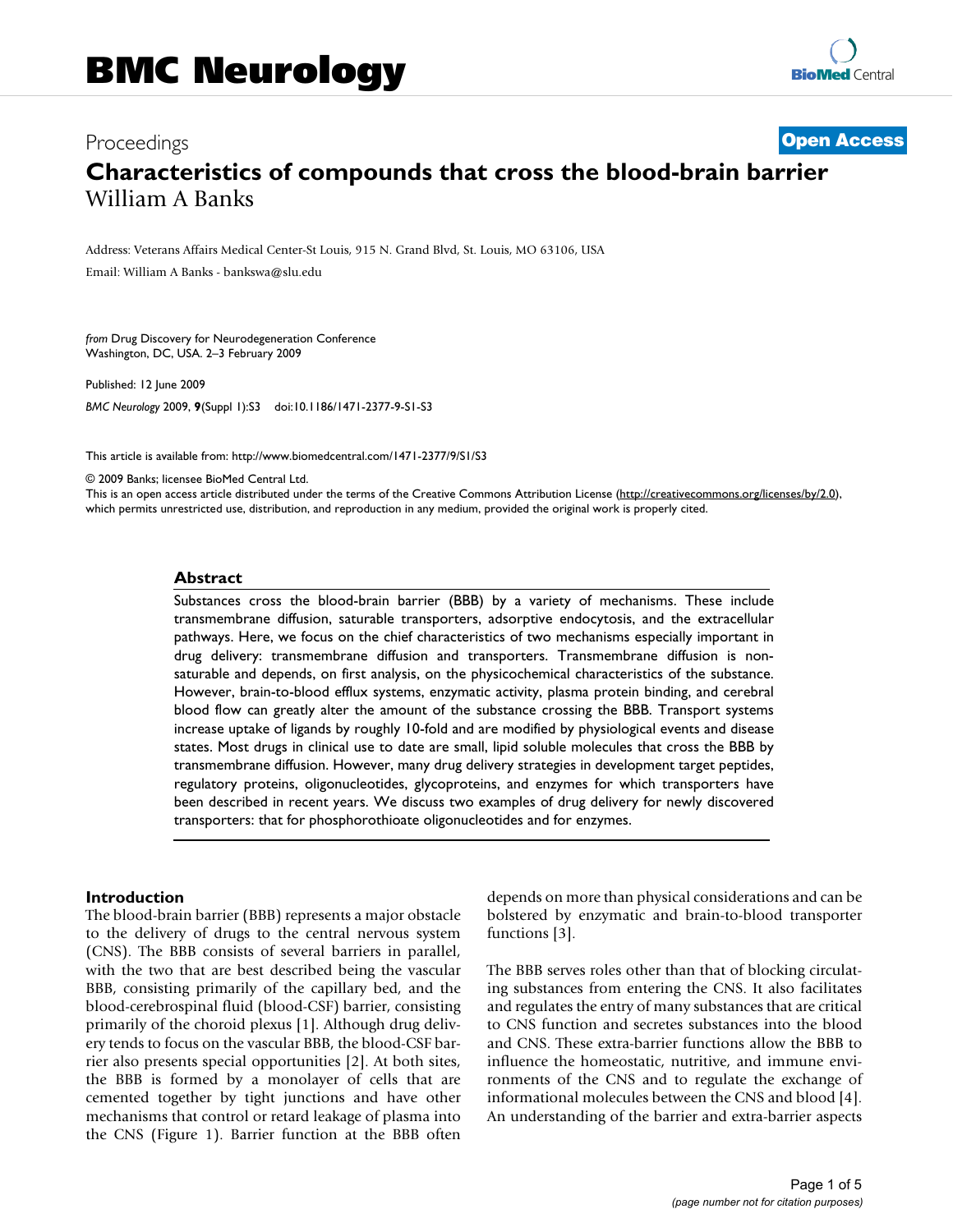

## **Figure 1**

**A generic brain barrier**. Adult mammalian brain barriers reduce uncontrolled leakage by constituting a monolayer of cells characterized by intercellular tight junctions, decreased macropinocytosis, and decreased fenetrae. Variations on this theme are seen at the vascular brain barrier, blood-CSF barrier, and the specialty CNS barriers such as the blood-retinal barrier. Most brain barriers have a combination of the other features shown. Pores are saturable transporters that can be energy dependent (as exemplified by P-glycoprotein) or energy independent (GLUT-1), located at the luminal or abluminal membrane, and transport bidirectionally or unidirectionally into or out of the cytoplasm. Saturable transport can also be vesicular based and brain barriers likely have many types of vesicular systems (for example, receptormediated transcytosis, clathrin-dependent transport, podocytosis, and caveolae). Scaffolding (for example, actin) is likely highly dynamic and involved in tight junction function and vesicular trafficking. Barrier cells contain receptors (binding sites coupled to intracellular machinery) as well as transporters (binding sites coupled to machinery involved in translocation of the ligand). Brain barriers are enzymatically active and this activity can act as another layer of barrier, and they can secrete substances such as cytokines, nitric oxide, and prostaglandins from either their CNS or peripheral side.

of BBB physiology is critical to developing drugs that can access the CNS [5].

## **General characteristics of the blood-brain barrier**

Three major modifications to the capillary bed of the brain prevent the formation of a plasma ultrafiltrate in the CNS (Figure 1): tight junctions that cement together brain endothelial cells that are in apposition, a greatly reduced rate of pinocytosis, and a lack of intracellular fenestrations [6]. These modifications prevent the unregulated leakage of serum proteins into the CNS under normal conditions. Substances are still able to cross the vascular BBB by a variety of mechanisms. These mechanisms include transmembrane diffusion, saturable transport, adsorptive endocytosis, and the extracellular pathways. Below, we discuss transmembrane diffusion and saturable transporters. Reviews on adsorptive endocytosis and the extracellular pathways can be found elsewhere [7,8].

## *Transmembrane diffusion*

Most drugs cross the BBB by transmembrane diffusion [9]. This is a non-saturable mechanism that depends on the drug melding into the cell membrane. A low molecular weight and high degree of lipid solubility favor crossing by this mechanism. However, a drug taken up by the membranes that form the BBB must then partition into the aqueous environment of the brain's interstitial fluid to exert an effect. As a result, a substance that is too lipid soluble can be sequestered by the capillary bed and not reach the cells behind the BBB. Lipid solubility also favors uptake by the peripheral tissues; this, in turn, lowers the concentration of the drug in blood. Thus, while lipid solubility can increase transport rate across the BBB, it can also lower the amount of the drug presented to the BBB. The percent of administered drug entering the brain is determined by both the rate of transport across the BBB and the amount of drug presented to the brain [5]. Use of lipid solubility to improve drug delivery to the brain must thus find the balance between increased permeation of the BBB and decreased concentrations in blood.

Factors in addition to lipid solubility affect the ability of a drug to partition from blood into the BBB. These include charge, tertiary structure and degree of protein binding. Chief among these secondary factors, however, is molecular weight. The best approximation of the influence of size on BBB penetration is that it is inversely related to the square route of molecular weight. Reviews often quote an absolute cut-off of 400 to 600 Da for penetration of the BBB, but these arise from a misreading of the literature. The 'Rule of 5' of Lipinski found that from a library of drugs selected for gastrointestinal absorption, few substances were over 500 Da [10]. Some reviewers have uncritically applied the Rule of 5, including this one, to the BBB. A study of 27 substances by Levin [11] found that the four drugs in this groups with molecular weights over 400 Da had no measurable brain uptake. However, it is now known that these substances are all substrates for Pglycoprotein, a major brain-to-blood, or efflux, pump located at the BBB that prevents or greatly retards a large number of small, lipid soluble molecules from entering the CNS [12,13]. Peptides and proteins with molecular weights in excess of 600 Da are known to cross the BBB in amounts sufficient to affect CNS function. Early examples include delta sleep-inducing peptide and enkephalin analogs. The largest substance found to date to cross the BBB by the mechanism of transmembrane diffusion is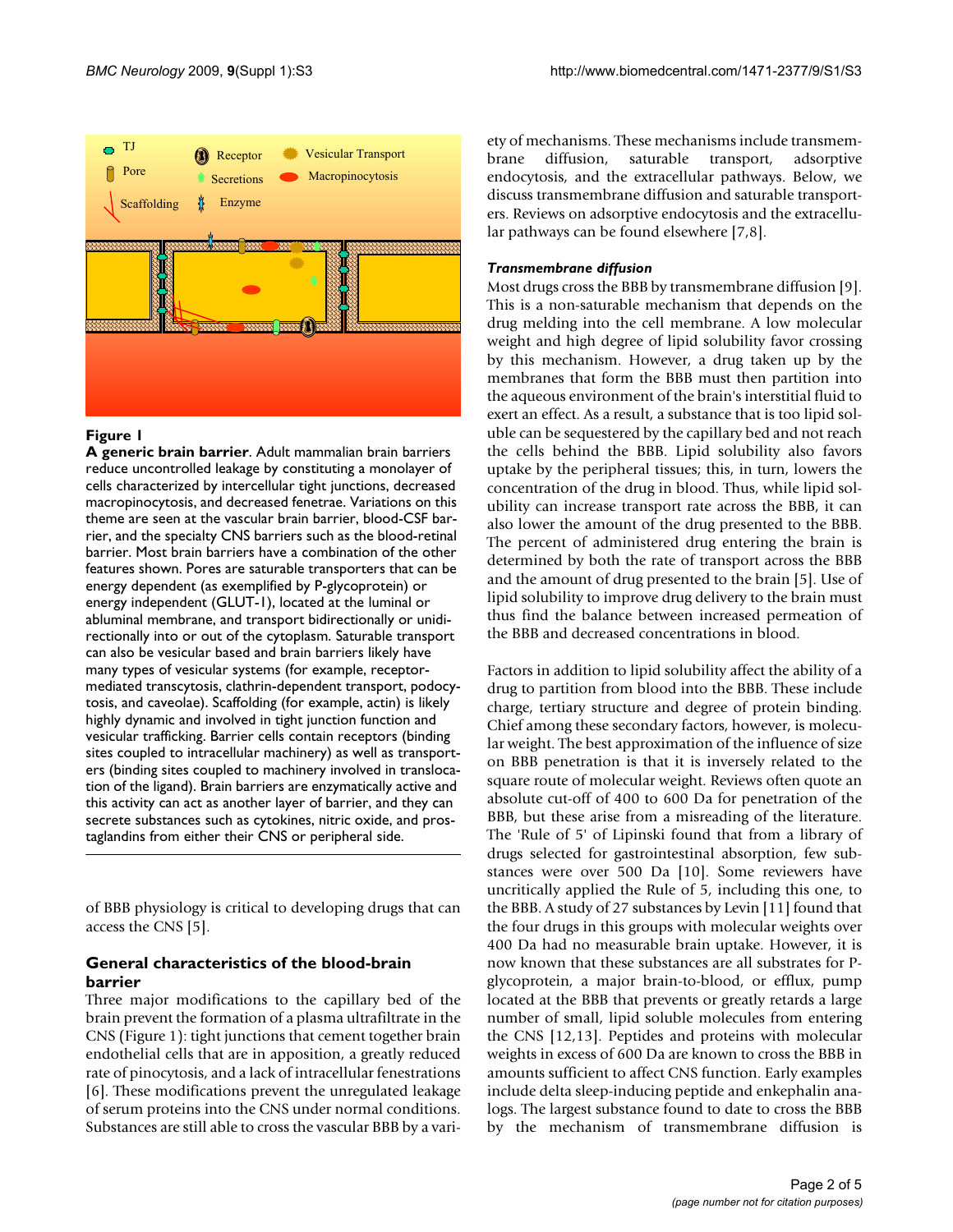cytokine-induced neutrophil chemoattractant-1 (CINC-1) at 7,800 Da [14].

Lipophilic substances of low molecular weight tend to be substrates for P-glycoprotein [12]. Brain-to-blood efflux by P-glycoprotein can greatly limit the rate of uptake by the BBB and is a major obstacle in drug development. The pharmacogenomics of P-glycoprotein show that about 30% of the population overexpress it and so are less sensitive to the CNS effects of its ligands, while about 25% of the population underexpress it [15]. Such individual variation has been linked to sensitivity to drugs for the treatment of AIDS and epilepsy [15,16].

## *Saturable transport systems*

Some drugs or substances used for drug-like effects cross the BBB by use of saturable transport systems. L-DOPA and caffeine are examples as are vitamins such as B12 and B6 [17]. The uptake rate across the BBB for an endogenous ligand of a transporter is roughly about 10 times higher than would be expected if it crossed by transmembrane diffusion [18]. Additionally, many of the transporters for regulatory molecules, such as peptides and regulatory proteins, are taken up selectively by specific brain regions [19,20]. Thus, exploitation of transporters offer the drug development field not only high uptake rates for large, water soluble compounds but targeting to specific regions of the CNS.

Efflux transporters have the opposite effect to influx transporters in that they decrease the uptake rate of potential drugs [13]. P-glycoprotein has been discussed above, but the BBB possesses many other efflux transporters. As discussed below, peptide transport system-6 (PTS-6) retards the accumulation from blood by brain of the 27 amino acid form of pituitary adenylate cyclase activating polypeptide (PACAP27) [[21\]](#page-4-0).

The rate at which saturable systems transport their ligands across the BBB is often regulated. For flow-dependent substances such as glucose, transport rate is a function of cerebral blood flow [5]. For substances that are more slowly transported, a variety of agents have been found to alter transport. For example, leucine regulates the transport rate of peptide transport system-1 (PTS-1) [22] and epinephrine and triglycerides affect leptin, ghrelin, and insulin transport [23-25].

Under physiological conditions, the BBB transporters adapt to serve the needs of the CNS. Uncoupling between BBB functions and CNS needs is accompanied by disease states [26]. For example, decreased leptin transport is associated with peripheral leptin resistance in obesity [27] and decreased efflux of amyloid beta protein is associated with Alzheimer's disease [28].

## **General strategies for drug transport**

A great deal of current effort towards drug development is directed towards *in silico* analysis and high-throughput screening. Such efforts limit drug discovery to substances crossing the BBB by transmembrane diffusion. They also limit discovery to the main parameters in the library used as the basis of computation. *In silico* methods are likely less efficient in the search for CNS drug candidates than in the search for those absorbed by the gastrointestinal tract because of a number of parameters that can modify or override transmembrane diffusion: cerebral blood flow, influx and efflux transporters, protein binding in the blood, clearance from blood, sequestration by BBB tissues, and enzymatic activity by peripheral tissues, blood, the CNS and at the BBB [5].

Many approaches to drug development have attempted to harness transporters. The usual approach is a version of the 'Trojan horse' strategy [29]. Here, a substance that does not cross the BBB is coupled to a substance that does. Such coupling can have the added benefit of improving peripheral pharmacokinetics. Unfortunately, the resulting hybrid compound is often not recognized by the original transporter or the transporter/hybrid compound is routed to lysosomes for destruction. Hybrids coupled to other substances may use other vesicular pathways across the BBB. Unfortunately, the cell biology of BBB vesicular systems is poorly understood and this impairs exploitation of promising leads.

Development of analogs of transported ligands has been slow. Many endogenous substances that could be the basis of CNS drugs, such as the feeding hormones and cytokines, are transported across the BBB [30]. However, the endogenous compounds have poor peripheral pharmacokinetics and this limits their usefulness [3]. Analogs would have to retain their affinity for both the BBB transporter and for the CNS receptor while becoming less favorable for peripheral enzymes and clearance mechanisms.

When disease states affect the BBB or the BBB is itself impaired, then it becomes a therapeutic target in its own right [26]. A classic example is multiple sclerosis in which the BBB becomes leaky and allows the entry of immune cells into the CNS. However, the passage of immune cells across the BBB is a highly regulated process [31] and the leakage is likely a byproduct of immune cell trafficking and not the other way round [32]. Obviously, the luminal surface of the capillary bed does not require passage across the BBB and, hence, drug strategies used to target peripheral tissues are applicable to this half of the BBB. Luminal receptors that induce brain endothelial cells to secrete into the CNS substances such as prostaglandins, cytokines, and nitric oxide are also readily targetable. This suggests that the BBB itself could be used as the source of CNS 'drugs'.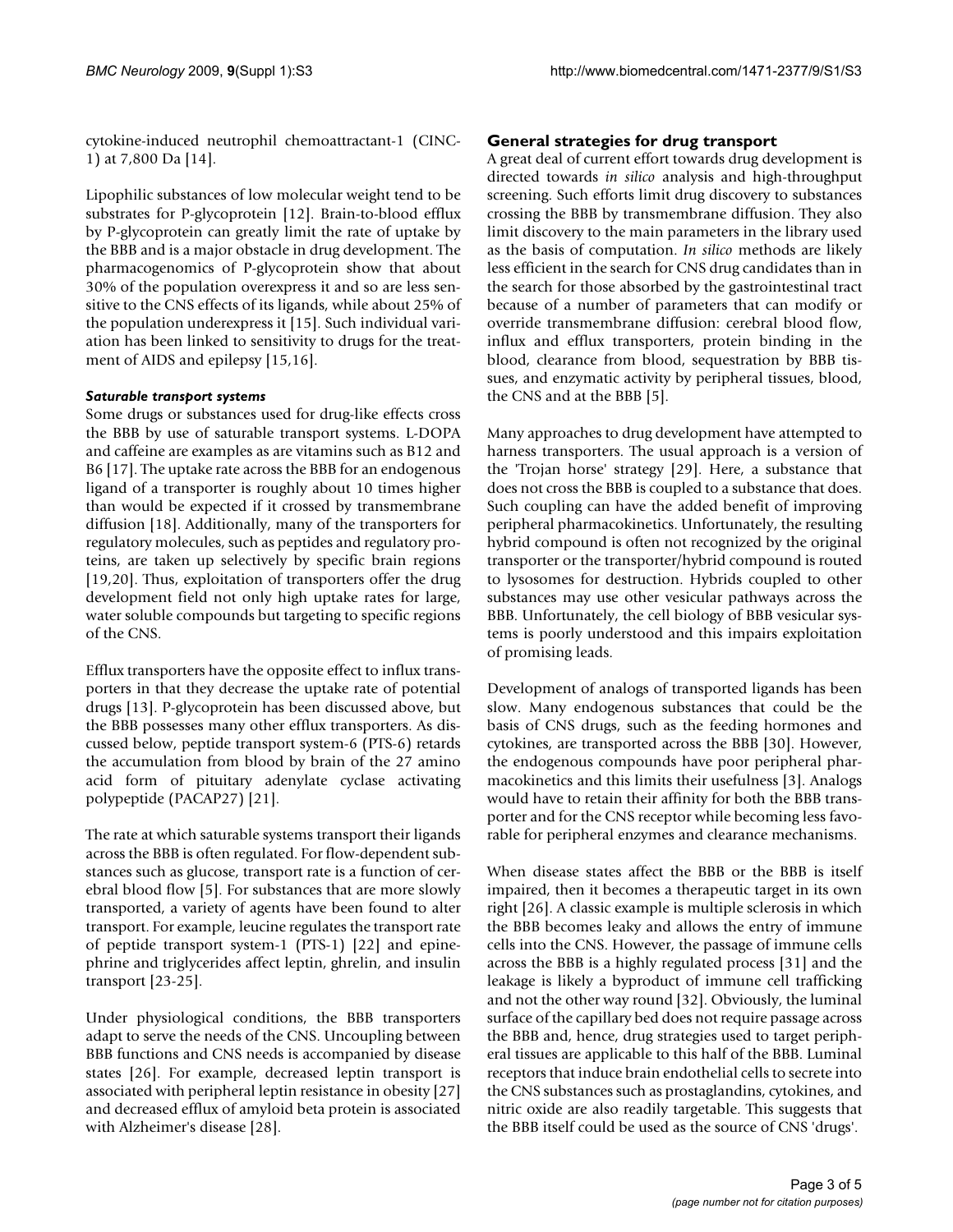'Bypassing' the BBB can also be an effective strategy, especially for selected cases or situations. For example, intrathecal administration for delivery of drug to the brain is ineffectual for small, lipid soluble drugs [33]. However, this route may be an option for large regulatory proteins with negligible brain-to-blood efflux [34]. Intranasal delivery of drugs, including peptides [35], shows a great deal of promise [36]. Nasal delivery of insulin, for example, has had positive effects in treating Alzheimer's disease [37,38].

## **Examples and special cases**

The various strategies used to develop drugs towards the CNS are meeting with varied levels of success. Those that consider the special features of the BBB rather than 'black boxing' it, attempt to understand the underlying mechanisms of promising leads, and consider the peripheral pharmacokinetics of the candidate drug should have advantages. However, there is a great deal that is unknown about the BBB that would be of great use to CNS drug development. For example, there are likely a great many BBB transporters yet to be discovered. Below, we consider two newly discovered transporters and their early applications to drug development.

Antisense molecules have been assumed to be incapable of crossing the BBB. The rapid clearance of any mRNA material in the circulation would certainly justify this assumption. However, enzymatically resistant analogs such as peptide nucleic acids and phosphorothioate oligonucleotides (PONs) can cross the BBB in sufficient amounts to affect CNS function [39,40]. The PONs are transported across the BBB by a saturable transport system. This transporter has been used to deliver an antisense molecule directed against amyloid precursor protein, which effectively reverses the cognitive deficit in an animal model of Alzheimer's disease. PONs have also been directed at the efflux transporter of PACAP27 [41]. The PONs reduce expression of the transporter, increase PACAP27 retention by brain after its peripheral administration, and improve outcomes in animal models of stroke and Alzheimer's disease. These results show that targeting efflux systems at the BBB with antisense molecules can improve drug delivery to the brain.

Mucopolysaccharidoses consist of a number of diseases in which missing enzymes lead to the accumulation of glycosaminoglycans in brain and peripheral tissues. Enzyme replacement clears the glycosaminoglycans from the peripheral tissues, but not from the CNS as the enzymes do not cross the BBB. However, it was recently discovered that the mannose-6 phosphate receptor acts as a saturable transporter at the neonatal BBB [42,43]. As a result, enzyme given to the neonate is effective in clearance of glycosaminoglycans from the CNS [44-46]. Unfortunately, this transport function is lost with development. Recent work has shown that transporter function can be re-induced in the adult with epinephrine [47]. How epinephrine invokes this re-induction of activity is unclear, but it may be a useful strategy for delivery of enzyme to the CNS.

## **Conclusion**

The BBB is a complex regulatory interface that possesses barrier, secretory, enzymatic, and transporter activities. Transmembrane diffusion, harnessing of transporters, adsorptive endocytosis, and extracellular pathways are some of the mechanisms being exploited for drug delivery. Unfortunately, our understanding of the BBB in many areas, especially those of saturable transport systems and vesicular pathways, is limited. Future successes in CNS drug discovery will likely result from an interplay of exploratory research and rational drug development.

## **List of abbreviations used**

BBB: blood-brain barrier; CNS: central nervous system; CSF: cerebrospinal fluid; PACAP: pituitary adenylate cyclase activating polypeptide; PON: phosphorothioate oligonucleotide.

## **Competing interests**

The author is a shareholder in EDUNN, a biotech company investigating the development of antisense molecules for the treatment of Alzheimer's and other CNS diseases.

### **Acknowledgements**

This article has been published as part of *BMC Neurology* Volume 9 Supplement 1, 2009: Proceedings of the 2009 Drug Discovery for Neurodegeneration Conference. The full contents of the supplement are available online at<http://www.biomedcentral.com/1471-2377/9?issue=S1>.

### **References**

- 1. Neuwelt E, Abbott NJ, Abrey L, Banks WA, Blakley B, Davis T, Engelhardt B, Grammas P, Nedergaard M, Nutt J, Pardridge W, Rosenberg GA, Smith Q, Drewes LR: **[Strategies to advance translational](http://www.ncbi.nlm.nih.gov/entrez/query.fcgi?cmd=Retrieve&db=PubMed&dopt=Abstract&list_uids=18093565) [research into brain barriers.](http://www.ncbi.nlm.nih.gov/entrez/query.fcgi?cmd=Retrieve&db=PubMed&dopt=Abstract&list_uids=18093565)** *Lancet Neurol* 2008, **7:**84-96.
- 2. Johanson CE, Duncan JA, Stopa EG, Baird A: **[Enhanced prospects](http://www.ncbi.nlm.nih.gov/entrez/query.fcgi?cmd=Retrieve&db=PubMed&dopt=Abstract&list_uids=16028003) [for drug delivery and brain targeting by the choroid plexus-](http://www.ncbi.nlm.nih.gov/entrez/query.fcgi?cmd=Retrieve&db=PubMed&dopt=Abstract&list_uids=16028003)[CSF route.](http://www.ncbi.nlm.nih.gov/entrez/query.fcgi?cmd=Retrieve&db=PubMed&dopt=Abstract&list_uids=16028003)** *Pharm Res* 2005, **22:**1011-1037.
- 3. Begley DJ: **Delivery of therapeutic agents to the central nervous system: the problems and the possibilities.** *Pharmacol Ther* 2007, **104:**29-45.
- 4. Quan N, Banks WA: **[Brain-immune communication pathways.](http://www.ncbi.nlm.nih.gov/entrez/query.fcgi?cmd=Retrieve&db=PubMed&dopt=Abstract&list_uids=17604598)** *Brain Behav Immun* 2007, **21:**727-735.
- 5. Greig NH, Brossi A, Pei XF, Ingram DK, Soncrant TT: **Designing drugs for optimal nervous system activity.** In *New Concepts of a Blood-brain Barrier* Edited by: *Greenwood J, Begley DJ, Segal MB*. *New York: Plenum Press*; 1995:251-264.
- 6. Reese TS, Karnovsky MJ: **[Fine structural localization of a blood](http://www.ncbi.nlm.nih.gov/entrez/query.fcgi?cmd=Retrieve&db=PubMed&dopt=Abstract&list_uids=6033532)[brain barrier to exogenous peroxidase.](http://www.ncbi.nlm.nih.gov/entrez/query.fcgi?cmd=Retrieve&db=PubMed&dopt=Abstract&list_uids=6033532)** *J Cell Biol* 1967, **34:**207-217.
- 7. Banks WA: **[Are the extracellular pathways a conduit for the](http://www.ncbi.nlm.nih.gov/entrez/query.fcgi?cmd=Retrieve&db=PubMed&dopt=Abstract&list_uids=15134487) [delivery of therapeutics to the brain?](http://www.ncbi.nlm.nih.gov/entrez/query.fcgi?cmd=Retrieve&db=PubMed&dopt=Abstract&list_uids=15134487)** *Curr Pharm Des* 2004, **10:**1365-1370.
- 8. Broadwell RD: **[Transcytosis of macromolecules through the](http://www.ncbi.nlm.nih.gov/entrez/query.fcgi?cmd=Retrieve&db=PubMed&dopt=Abstract&list_uids=2688350) [blood-brain barrier: a cell biological perspective and critical](http://www.ncbi.nlm.nih.gov/entrez/query.fcgi?cmd=Retrieve&db=PubMed&dopt=Abstract&list_uids=2688350) [appraisal.](http://www.ncbi.nlm.nih.gov/entrez/query.fcgi?cmd=Retrieve&db=PubMed&dopt=Abstract&list_uids=2688350)** *Acta Neuropathol* 1989, **79:**117-128.